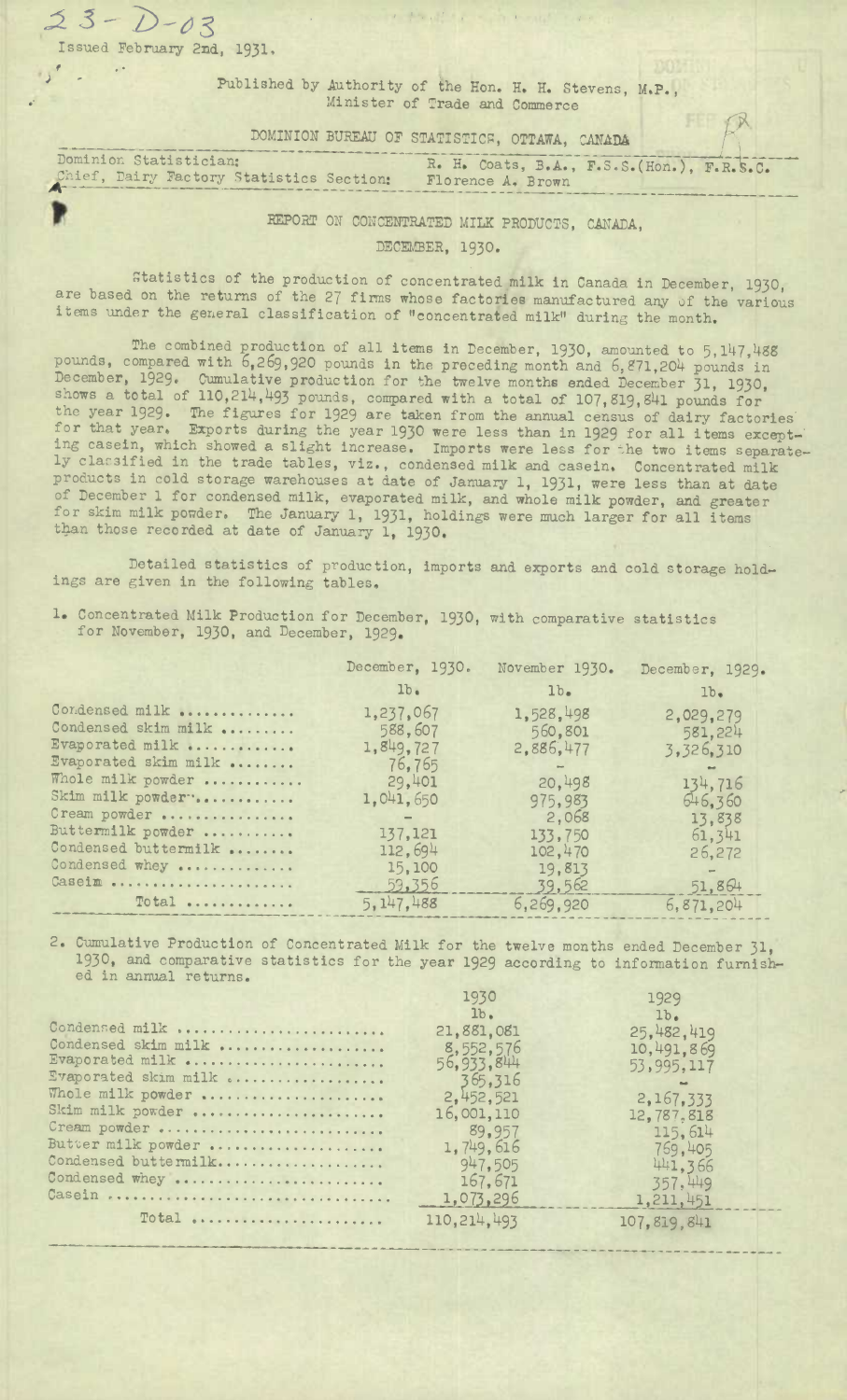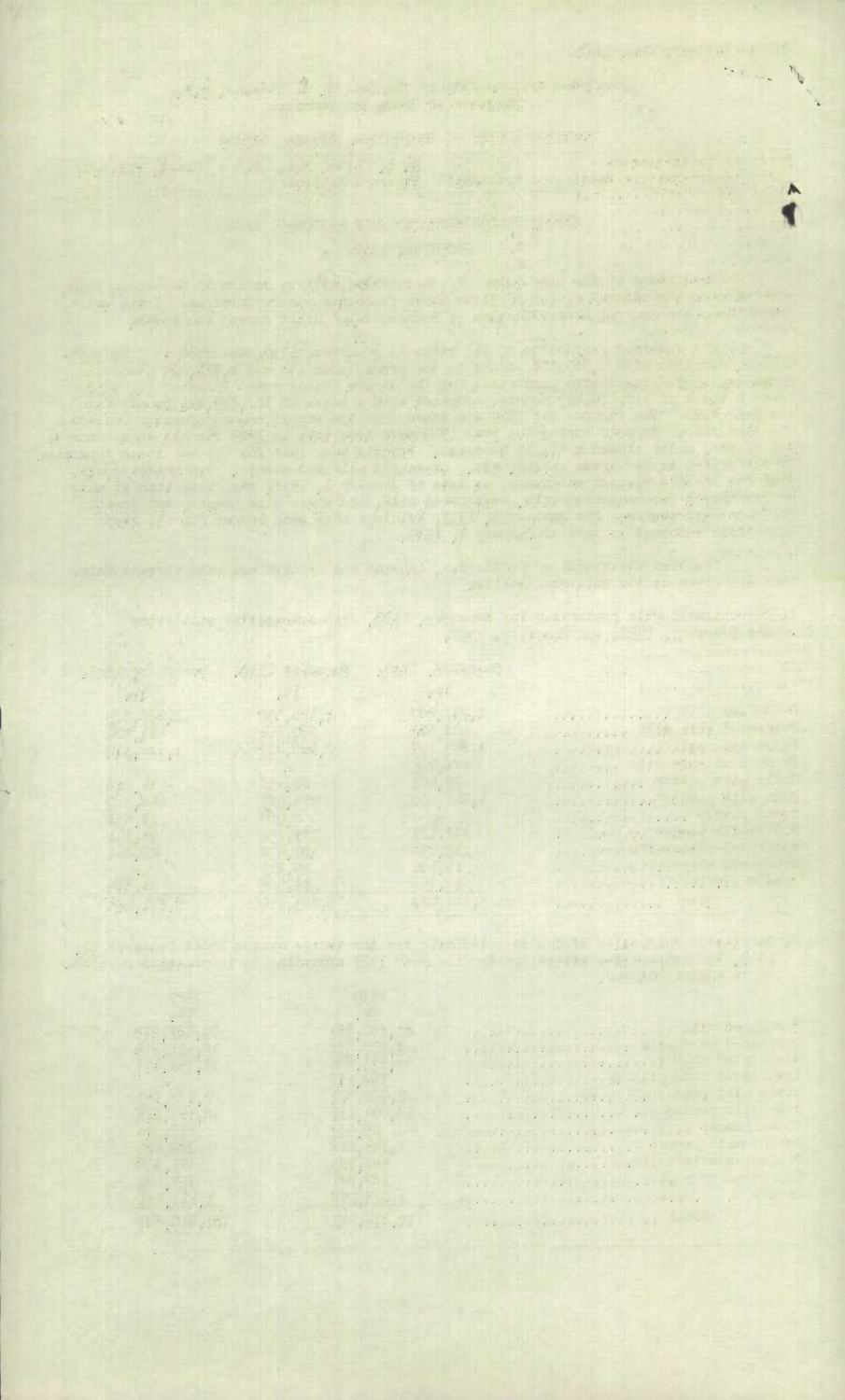$\mathcal{W}$  $-24$ 

 $\mathcal{H}_{\mathbb{R}}$ 

3. Production by Months of the three principal items, viz., Condensed Milk, Evaporated Milk, and Skim Milk Powder, for the period January to December, 1930.

| January<br>February<br>March<br>April<br>June<br>$July$ | Condensed Milk<br>$1b -$<br>1,883,670<br>1,292,512<br>1, 616, 558<br>1,290,798<br>2,366,943<br>1,513,191<br>2,417,400 | Evaporated Milk<br>$1b_{\bullet}$<br>2,627,519<br>2,271,791<br>3,563,340<br>5,594,850<br>7,354,375<br>9,352,061<br>7,766,155 | Skim Milk Powder<br>1b <sub>e</sub><br>749,303<br>785.423<br>1,018.134<br>1,231,458<br>1,826,943<br>2, 315, 782 |
|---------------------------------------------------------|-----------------------------------------------------------------------------------------------------------------------|------------------------------------------------------------------------------------------------------------------------------|-----------------------------------------------------------------------------------------------------------------|
| August                                                  | 2,501,279                                                                                                             | 5, 454, 763                                                                                                                  | 1,625,963                                                                                                       |
| September                                               | 2,094,556                                                                                                             | 4,480,599                                                                                                                    | 1,208,020                                                                                                       |
| October                                                 | 2,138,609                                                                                                             | 3,732,177                                                                                                                    | 1, 21; 454                                                                                                      |
| November                                                | 1,528,498                                                                                                             | 2,886,477                                                                                                                    | 975.983                                                                                                         |
| December                                                | 1,237,067                                                                                                             | 1,849,727                                                                                                                    | 1,041,650                                                                                                       |
| $Total$                                                 | 21,881,081                                                                                                            | 56,933,844                                                                                                                   | 16,001,110                                                                                                      |

4. Imports and Exports of Concentrated Milk Products, November and December, 1930.

| Condensed milk<br>Evaporated milk<br>Milk powder<br>Casein | December<br>$1b -$<br>14.066<br><b>Gun</b> | Quantity Imported<br>November<br>1 <sub>b</sub><br>6.387 | Quantity Exported<br>December<br>1 <sub>b</sub><br>565.800<br>676,300<br>551,500 | November<br>1 <sub>b</sub><br>778,500<br>526,300<br>556,600 |
|------------------------------------------------------------|--------------------------------------------|----------------------------------------------------------|----------------------------------------------------------------------------------|-------------------------------------------------------------|
|                                                            | 1,128                                      | 8.258                                                    | 11,200                                                                           | <b>Bank</b>                                                 |

5. Imports and Exports of Concentrated Milk Products, years ending December 1, 1929 and 1930. Quantity Imported Quantity Exported  $\begin{array}{c} 1929 \\ 1b. \end{array}$ 1930 1930 1929  $1b.$ 11,981,200 17,853,200<br>
8,489,300 8,893,100<br>
4,730,400 5,236,000<br>
188,013 174,684 Condensed milk .......... 164,325 178,968 Evaporated milk ........... Milk powder ............. Casein ................... 178,006

503,429

6. Concentrated Milk Products in Cold Storage Warehouses, January 1, 1931, December 1, 1930, and January, 1, 1930.

| Condensed milk<br>Evaporated milk<br>Whole milk powder<br>Skim milk powder | January 1<br>1931<br>$1b_{\bullet}$<br>2,864,607<br>9,400,728<br>900,011<br>2,095,320 | December 1.<br>1930<br>$1b$ .<br>2,989.085<br>10, 139, 321<br>1,023,077<br>2,081,382 | January 1.<br>1930<br>1 <sub>b</sub><br>1,604,278<br>5,939,736<br>605.643<br>834,750 |
|----------------------------------------------------------------------------|---------------------------------------------------------------------------------------|--------------------------------------------------------------------------------------|--------------------------------------------------------------------------------------|
|                                                                            |                                                                                       |                                                                                      |                                                                                      |